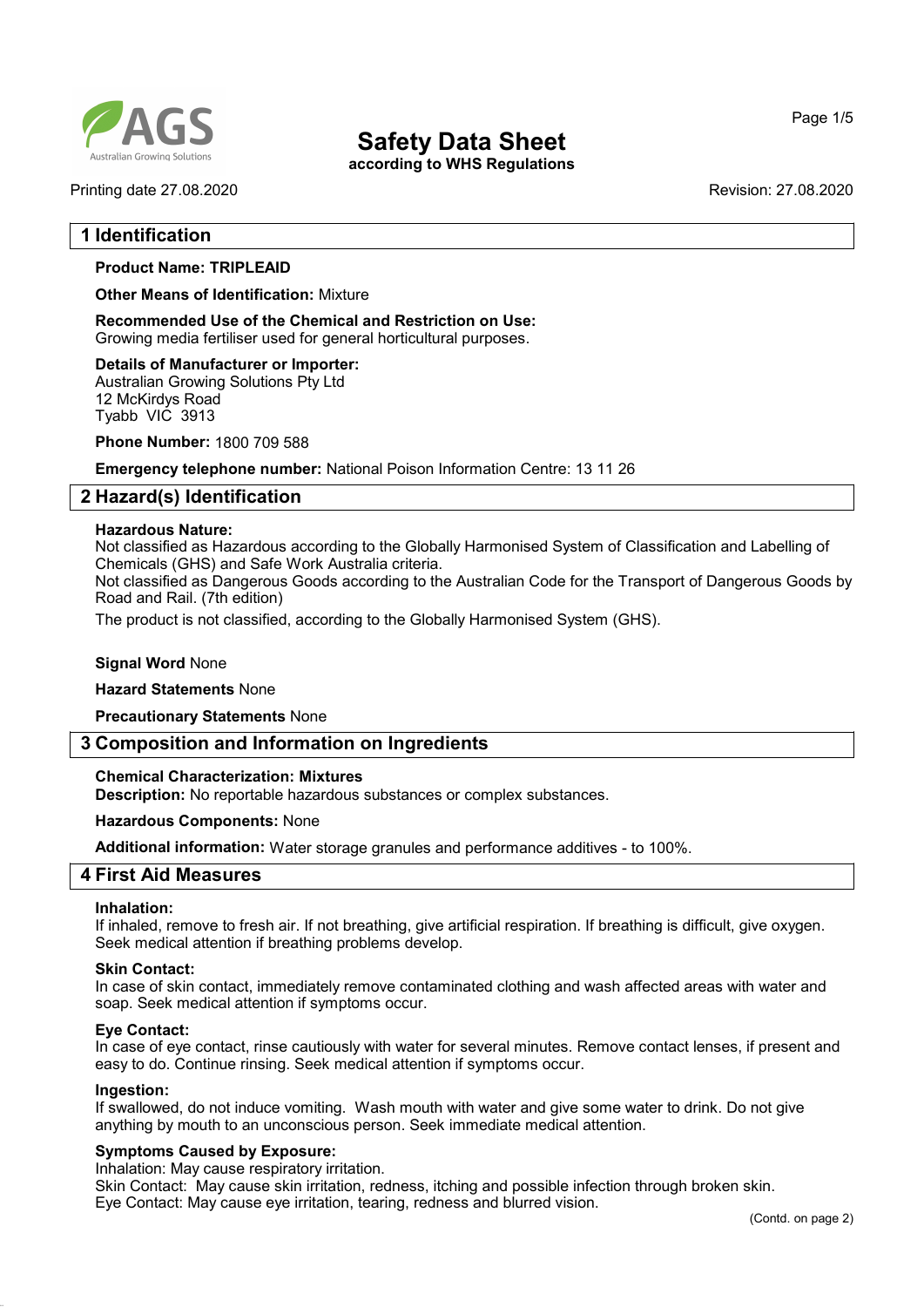according to WHS Regulations

Printing date 27.08.2020 Revision: 27.08.2020

## Product Name: TRIPLEAID

(Contd. of page 1) Ingestion: May cause gastrointestinal irritation, nausea, vomiting and possible infections.

## 5 Fire Fighting Measures

Suitable Extinguishing Media: Foam, carbon dioxide, dry chemical or fine water spray.

## Specific Hazards Arising from the Chemical:

Hazardous combustion products include oxides of carbon, nitrogen and sulphur.

Part of the product is combustible. It will burn under fire conditions. The dried material in sufficient quantity and reduced particle size may be capable of creating a dust explosion.

Use water spray to cool fire exposed material.

## Special Protective Equipment and Precautions for Fire Fighters:

When fighting a major fire wear self-contained breathing apparatus and protective equipment.

## 6 Accidental Release Measures

#### Personal Precautions, Protective Equipment and Emergency Procedures:

Wear approved dust/particulate filter respirator and full protective clothing. Evacuate all non-essential personnel from affected area. Do not breathe dust. Ensure adequate ventilation. Avoid generating dust. Do not breathe dust. Ensure adequate ventilation. Extinguish all sources of ignition. Avoid sparks and open flames. No smoking

#### Environmental Precautions:

In the event of a major spill, prevent spillage from entering drains or water courses.

#### Methods and Materials for Containment and Cleaning Up:

Collect / shovel up the material and place into suitable, closed containers for subsequent disposal. Avoid generating dust. Ensure adequate ventilation.

## 7 Handling and Storage

## Precautions for Safe Handling:

Use of safe work practices are recommended to avoid eye or skin contact and inhalation of dust. Avoid dust generation.

Food, beverages and tobacco products should not be stored or consumed where this material is in use. Always wash hands before smoking, eating, drinking or using the toilet. Wash contaminated clothing and other protective equipment before storage or re-use. Provide eyewash fountains and safety showers in close proximity to points of potential exposure.

#### Conditions for Safe Storage:

Store in a cool, dry and well ventilated area, out of direct sunlight and moisture. Protect from heat, sparks, open flames and other sources of ignition. Keep away from strong oxidising agents.

## 8 Exposure Controls and Personal Protection

#### Exposure Standards:

The product does not contain any relevant quantities of materials with critical values that have to be monitored at the workplace.

#### Engineering Controls:

Provide exhaust ventilation or other engineering controls to keep the airborne concentrations of vapour below occupational exposure standards.

#### Respiratory Protection:

Where an inhalation risk exists, wear a Class P1 (particulate) respirator. At high dust levels, wear a powered air purifying respirator (PAPR) with Class P3 (Particulate) filter or an air-line respirator or a full-face Class P3 (particulate) respirator. See Australian/New Zealand Standards AS/NZS 1715 and 1716 for more information.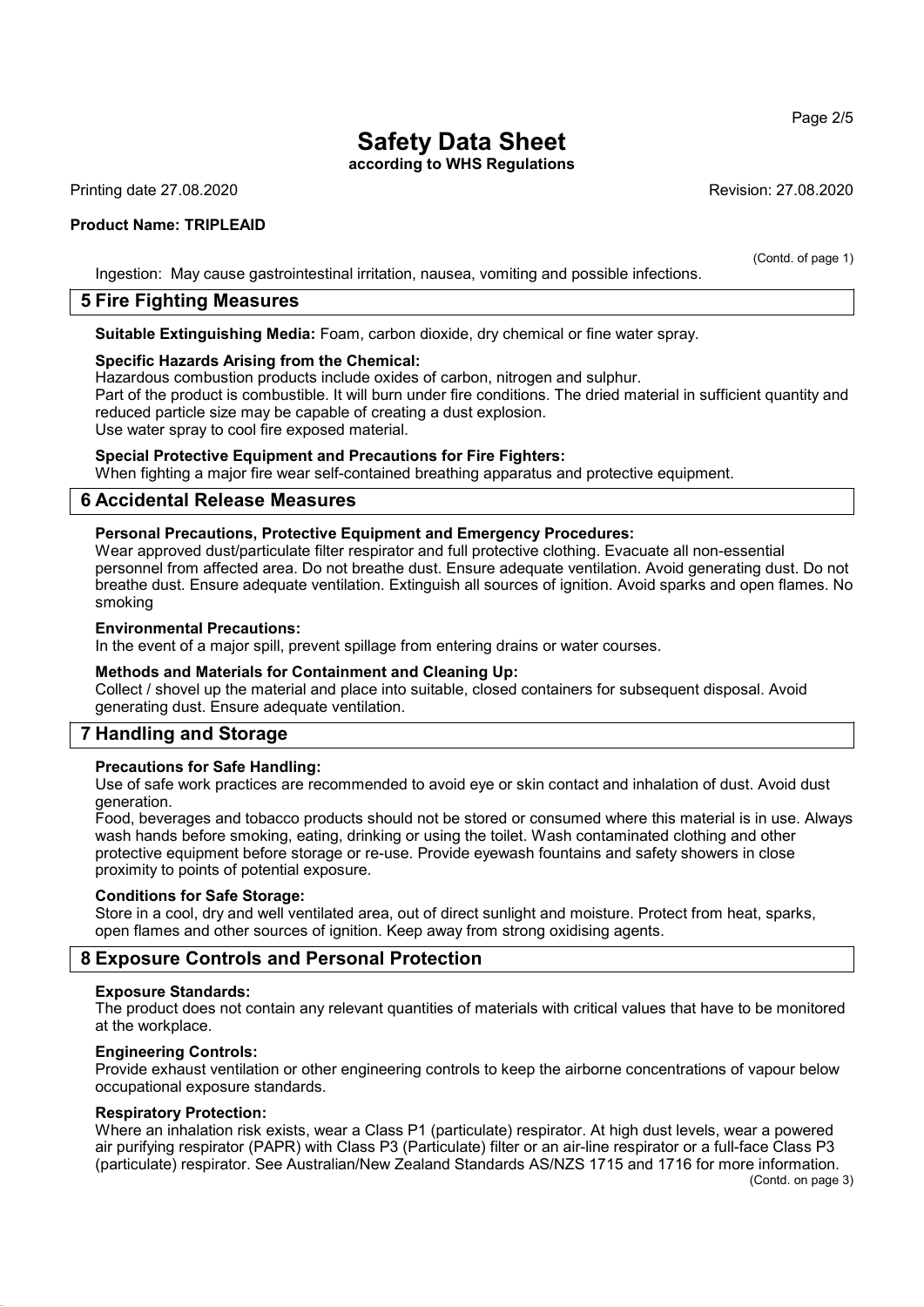according to WHS Regulations

Printing date 27.08.2020 **Revision: 27.08.2020** Revision: 27.08.2020

## Product Name: TRIPLEAID

(Contd. of page 2)

Page 3/5

#### Skin Protection:

PVC, PVA, nitrile, neoprene, rubber or vinyl gloves. See Australian/New Zealand Standard AS/NZS 2161 for more information.

When selecting gloves for use against certain chemicals, the degradation resistance, permeation rate and permeation breakthrough time should be considered.

Occupational protective clothing (depending on conditions in which it has to be used, in particular as regards the period for which it is worn, which shall be determined on the basis of the seriousness of the risk, the frequency of exposure to the risk, the characteristics of the workstation of each worker and the performance of the protective clothing). See Australian/New Zealand Standard AS/NZS 4501 for more information.

#### Eye and Face Protection:

Eye and face protectors for protection against dust. See Australian/New Zealand Standard AS/NZS 1337 for more information.

## 9 Physical and Chemical Properties

| Appearance:                                                       |                                           |
|-------------------------------------------------------------------|-------------------------------------------|
| Form:                                                             | Granules                                  |
| Colour:                                                           | Brown, cream, green, grey, pink and white |
| Odour:                                                            | Little or no odour                        |
| <b>Odour Threshold:</b>                                           | No information available                  |
| pH-Value at 20 °C:                                                | $3-9$                                     |
| <b>Melting point/freezing point:</b>                              | No information available                  |
| <b>Initial Boiling Point/Boiling Range:</b>                       | No information available                  |
| <b>Flash Point:</b>                                               | Not applicable                            |
| <b>Flammability:</b>                                              | Combustible                               |
| <b>Auto-ignition Temperature:</b>                                 | No information available                  |
| <b>Decomposition Temperature:</b>                                 | No information available                  |
| <b>Explosion Limits:</b>                                          |                                           |
| Lower:                                                            | Not applicable                            |
| Upper:                                                            | Not applicable                            |
| <b>Vapour Pressure:</b>                                           | Not applicable.                           |
| Density at 20 °C:                                                 | 690 kg/m3                                 |
| <b>Relative Density:</b>                                          | Not determined.                           |
| <b>Vapour Density:</b>                                            | Not applicable.                           |
| <b>Evaporation Rate:</b>                                          | Not applicable                            |
| <b>Solubility in Water:</b>                                       | Insoluble                                 |
| Partition Coefficient (n-octanol/water): No information available |                                           |
| Viscosity:                                                        | No information available                  |
|                                                                   |                                           |

## 10 Stability and Reactivity

Possibility of Hazardous Reactions: Hazardous polymerisation will not occur.

Chemical Stability: Stable at ambient temperature and under normal conditions of use.

Conditions to Avoid: Heat, sparks, open flames and other sources of ignition.

Incompatible Materials: Strong oxidising agents.

Hazardous Decomposition Products: Oxides of carbon, nitrogen and sulphur.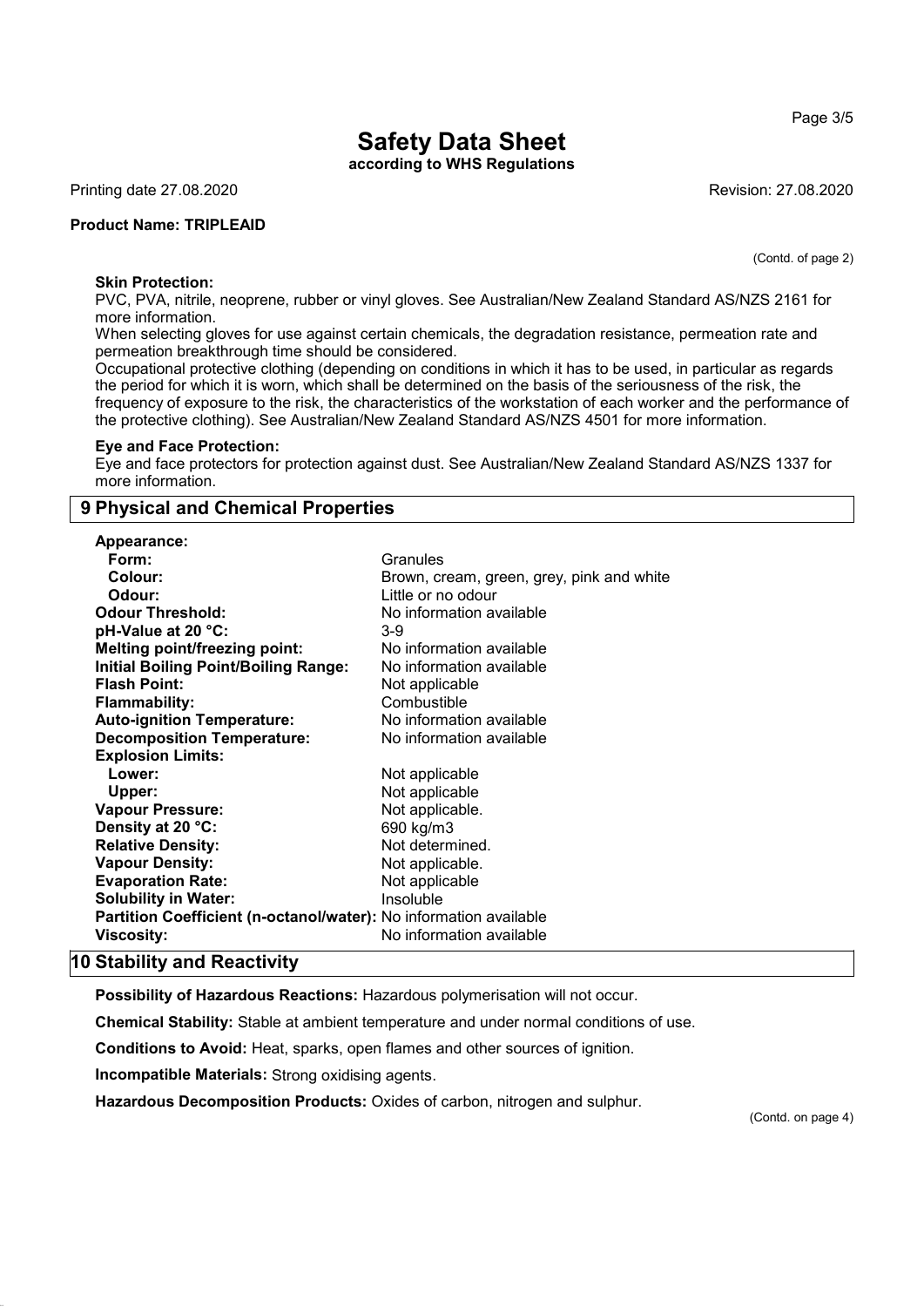according to WHS Regulations

Printing date 27.08.2020 **Revision: 27.08.2020** Revision: 27.08.2020

## Product Name: TRIPLEAID

(Contd. of page 3)

## 11 Toxicological Information

Toxicity:

## LD50/LC50 Values Relevant for Classification:

CAS: 7778-80-5 Potassium sulfate

Oral LD50 6,600 mg/kg (rat)

## Acute Health Effects

Inhalation: May cause respiratory irritation.

Skin: May cause skin irritation, redness, itching and possible infection through broken skin.

Eye: May cause eye irritation, tearing, redness and blurred vision.

Ingestion: May cause gastrointestinal irritation, nausea, vomiting and possible infections.

Skin Corrosion / Irritation: Based on classification principles, the classification criteria are not met.

Serious Eve Damage / Irritation: Based on classification principles, the classification criteria are not met.

Respiratory or Skin Sensitisation: Based on classification principles, the classification criteria are not met.

Germ Cell Mutagenicity: Based on classification principles, the classification criteria are not met.

Carcinogenicity: This product does NOT contain any IARC listed chemicals.

Reproductive Toxicity: Based on classification principles, the classification criteria are not met.

## Specific Target Organ Toxicity (STOT) - Single Exposure:

Based on classification principles, the classification criteria are not met.

## Specific Target Organ Toxicity (STOT) - Repeated Exposure:

Based on classification principles, the classification criteria are not met.

Aspiration Hazard: Based on classification principles, the classification criteria are not met.

Chronic Health Effects: No information available

Existing Conditions Aggravated by Exposure: No information available

Additional toxicological information: No information available

## 12 Ecological Information

Ecotoxicity: No information available

Aquatic toxicity: No information available

Persistence and Degradability: The organic components of the product are readily biodegradable.

Bioaccumulative Potential: No information available

Mobility in Soil: No information available

Other adverse effects: No information available

## 13 Disposal Considerations

Disposal Methods and Containers: Dispose according to applicable local and state government regulations.

## Special Precautions for Landfill or Incineration:

Please consult your state Land Waste Management Authority for more information.

## 14 Transport Information

UN Number Not regulated